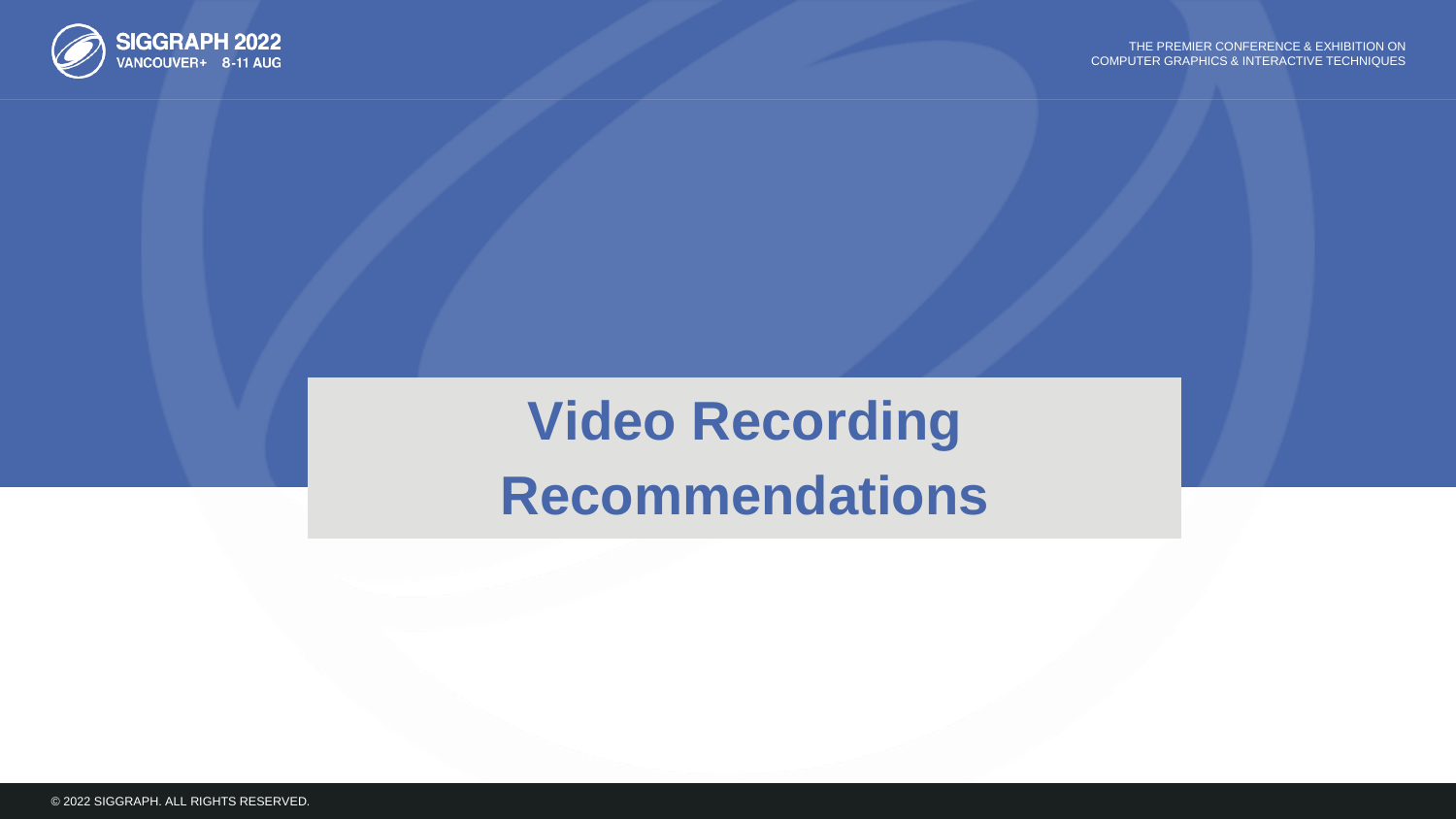# **Table of Contents**

- **□** Visual communications fundamentals
- Location, lighting & audio
- **Content**
- Title slide & introduction
- **Pre-recording checklist**
- **□** Video requirements

**SIGGRAPH strongly recommends that you show yourself in the video using instructions in this document. Showing your face throughout the presentation will be more engaging for attendees.**

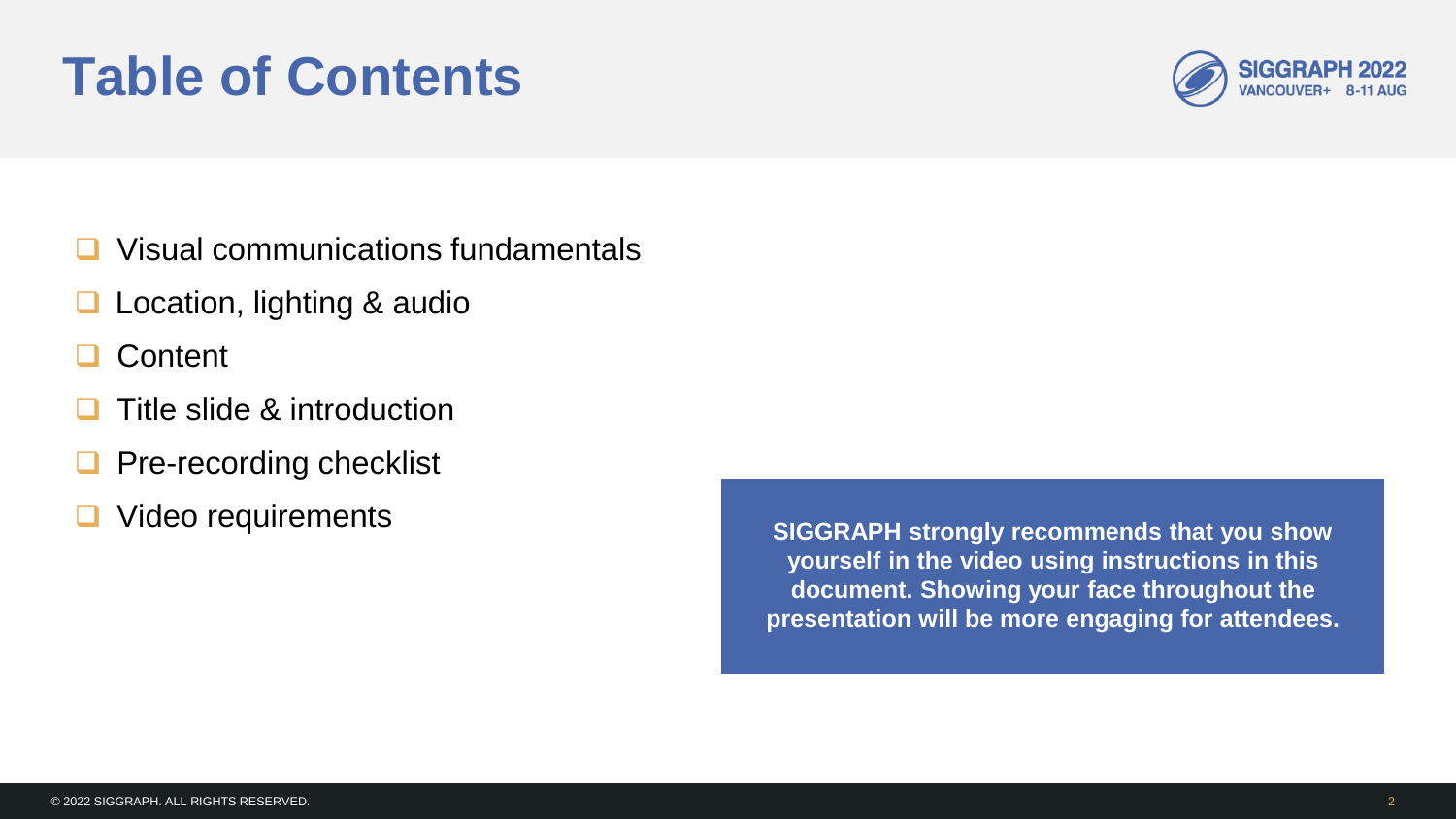# **Reminder**



SIGGRAPH strongly recommends that you show yourself in the video using instructions in this document. Showing your face throughout the presentation will be more engaging for attendees.

> Make sure your self-view is visible as attendees need to see both a view of your presentation & a view of you as a speaker.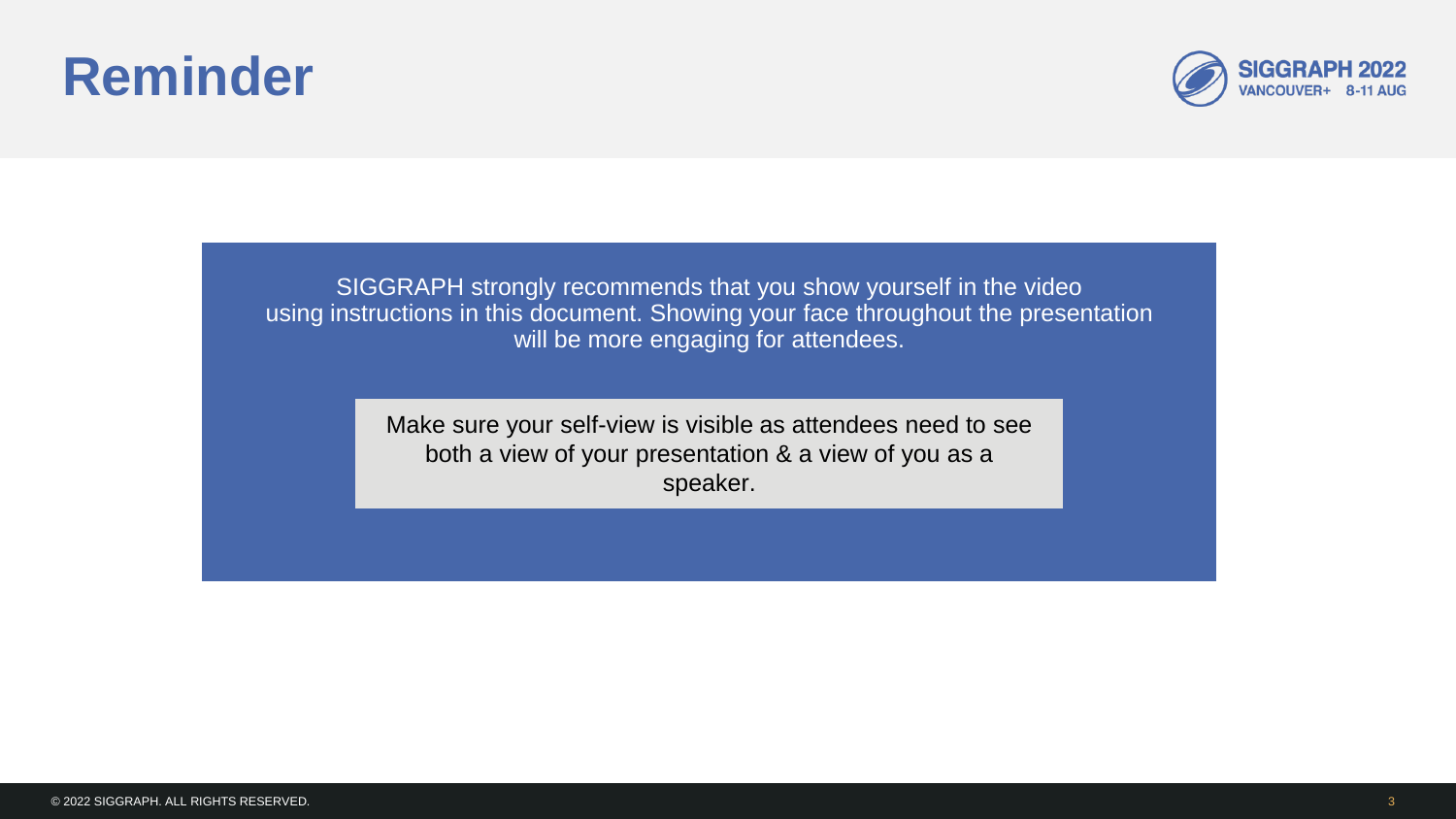## **Captioning**



All video presentations for SIGGRAPH 2022 must include closed captioning. This requirement was outlined in the Call for Submission and acceptance emails.

Please provide an .mp4 video file AND a separate VTT or SRT caption file.

Carefully review the communication which outlined your program's video deadline.

If you need a Zoom line in order to record your video and capture the closed captioning, SIGGRAPH can make one available to you. Email virtualconf@siggraph.org to request the Zoom line.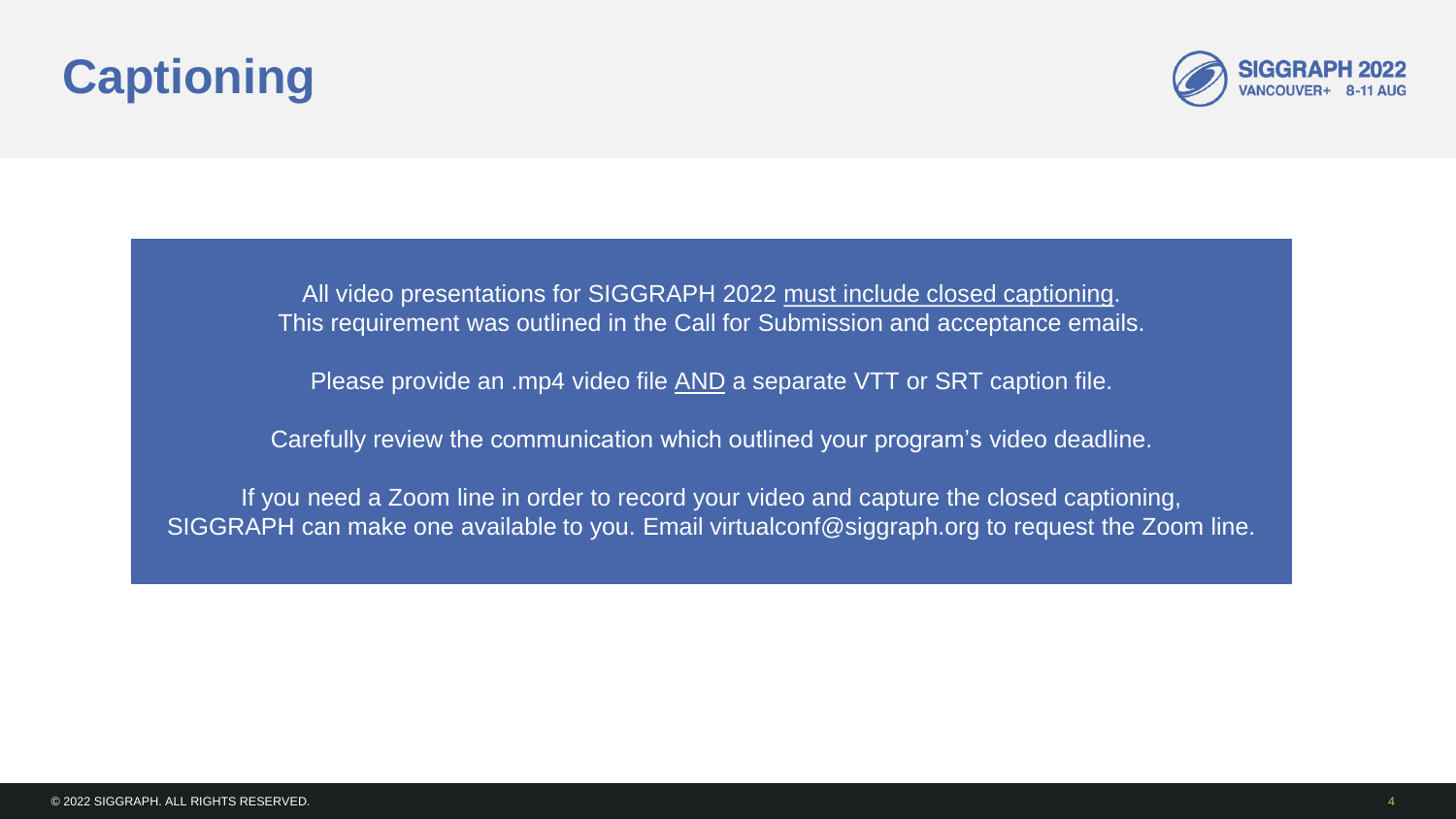## **Visual Communications Fundamentals**



- **<u>D</u>** Use compelling visuals to engage your audience.
- Good design will capture their attention & provide anchor points to assist in recall.

### **Visuals Be Concise**

- $\Box$  Keep the content as concise as possible.
- **Extraneous content creates** visual clutter that prevents your audience from latching onto your message.
- $\Box$  Try to limit the amount of text on each slide when possible.
- $\Box$  Please keep in mind that you want your slide content to be easily readable.

#### **Engagement**

 Include your entire audience. Audiences engage when they have a personal connection to your content & when they can see themselves in your examples, demos, and photo selections.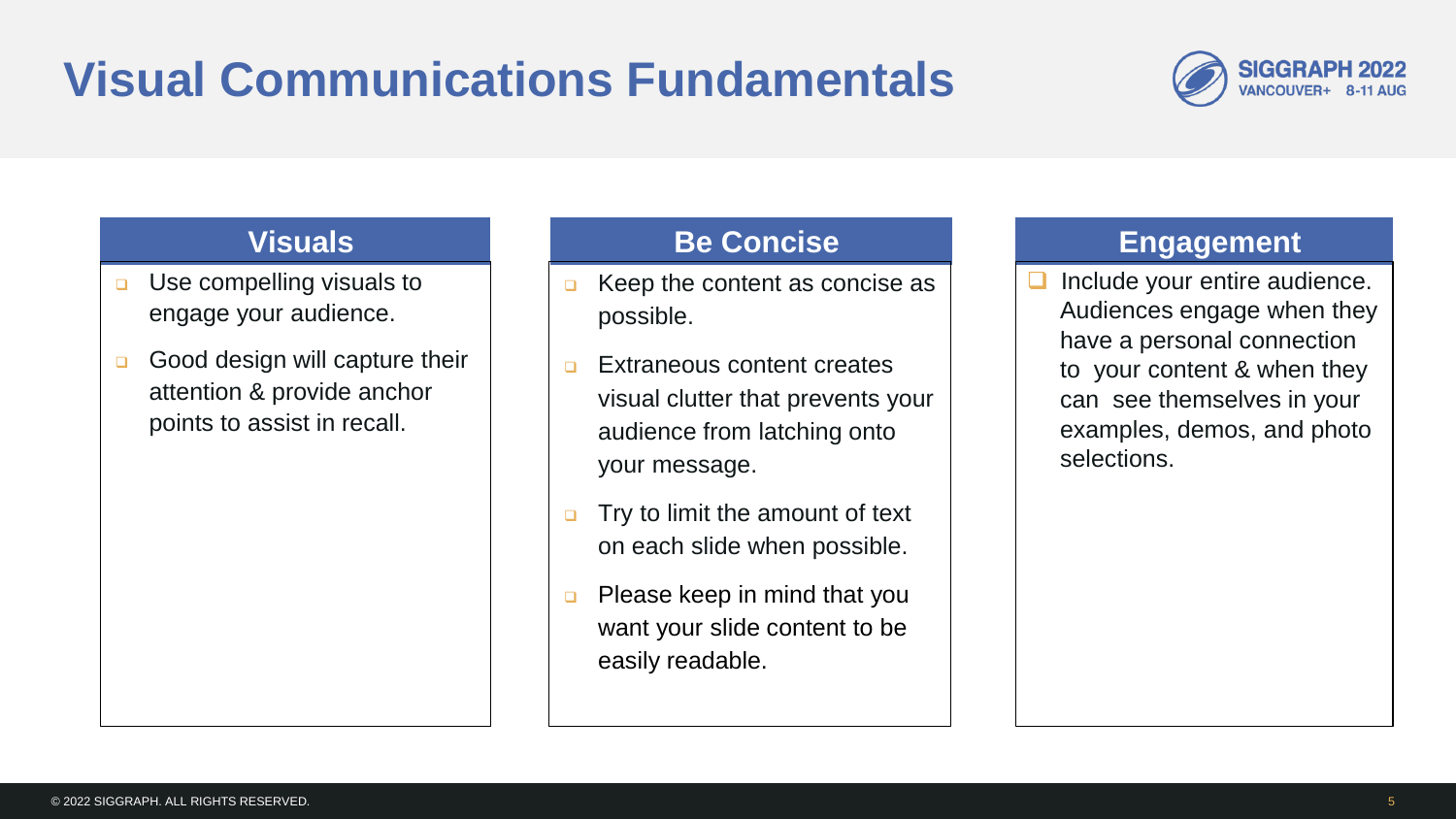### **Location, Lighting & Audio**



- An HD webcam is preferred, but a new PC or tablet will have a good camera. Your camera should be stable at, or slightly above, eye level.
- Make sure your face is in good, even light, with no harsh backlight. Do not sit in front of a window. Your webcam will compensate, which will cause your face to look dim or dark.
- Reduce clutter & distracting/bright images in the background.
- Solid colors work best, please do NOT wear white. Avoid small prints, stripes, plaid, or patterns. Unless otherwise specified, shirts with logos and trademarks should be avoided.
- Avoid noisy jewelry (necklaces, bracelets, earrings) as it can be distracting to the viewer.
- Quality audio is key to audience engagement. A quality headset microphone is preferred, but you can also use the microphone included in your computer.
- If using a headset microphone, be sure to keep it about a half inch off your face. Speaking up & keeping your level consistent will also help listeners set their volume correctly.
- Try to pick a space that is smaller and with soft walls such as curtains. It will keep the sound from bouncing around which will make your audio sound hollow.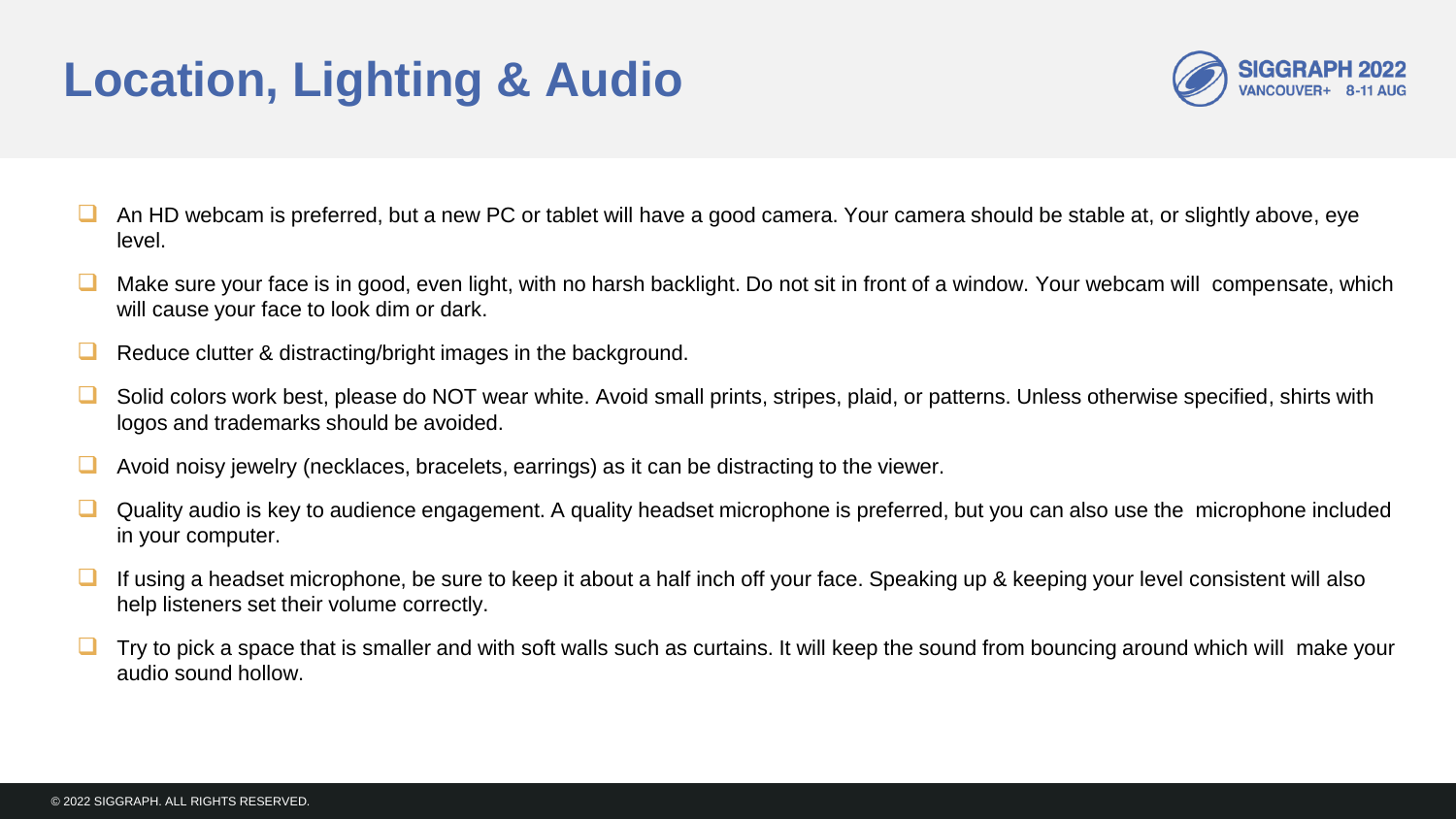### **Content**



**Take a moment to prepare your recording space.**

- Ensure that attendees can read all content on your slides. Make sure your self-view is visible as a floating window in the top right corner of your screen, as viewers need to see a large view of your presentation and a smaller view of you as a speaker. You can drag the corners of your self-view window to make it bigger or smaller as needed.
- Visit the Speaker Preparation page on the SIGGRAPH 2022 web site for details to access the slide template and tips for your presentation.
- $\Box$  All of your materials must respect copyrights for all content: music, images, and videos. We cannot show copyrighted material without permissions. Keep in mind that the length of the conference runs through the end of October and any fair use content should cover that entire period.
- Feel free to include any combination of slides, video of the contributor(s) (obeying all appropriate local social-distancing regulations), etc.
- SIGGRAPH will not be able to provide video editing services.
- $\Box$  All submissions should be in good taste for an audience of varied cultures and backgrounds, and absolutely must comply with ACM's Anti-Harassment Policy.
- $\Box$  While SIGGRAPH does all it can to protect the intellectual property of contributors and requests that attendees refrain from recording sessions or taking screenshots, we cannot guarantee that all attendees will abide by our guidelines. If you have sensitivity about any of your content being shared without your permission, we recommend watermarking your presentation to identify the content as your intellectual property.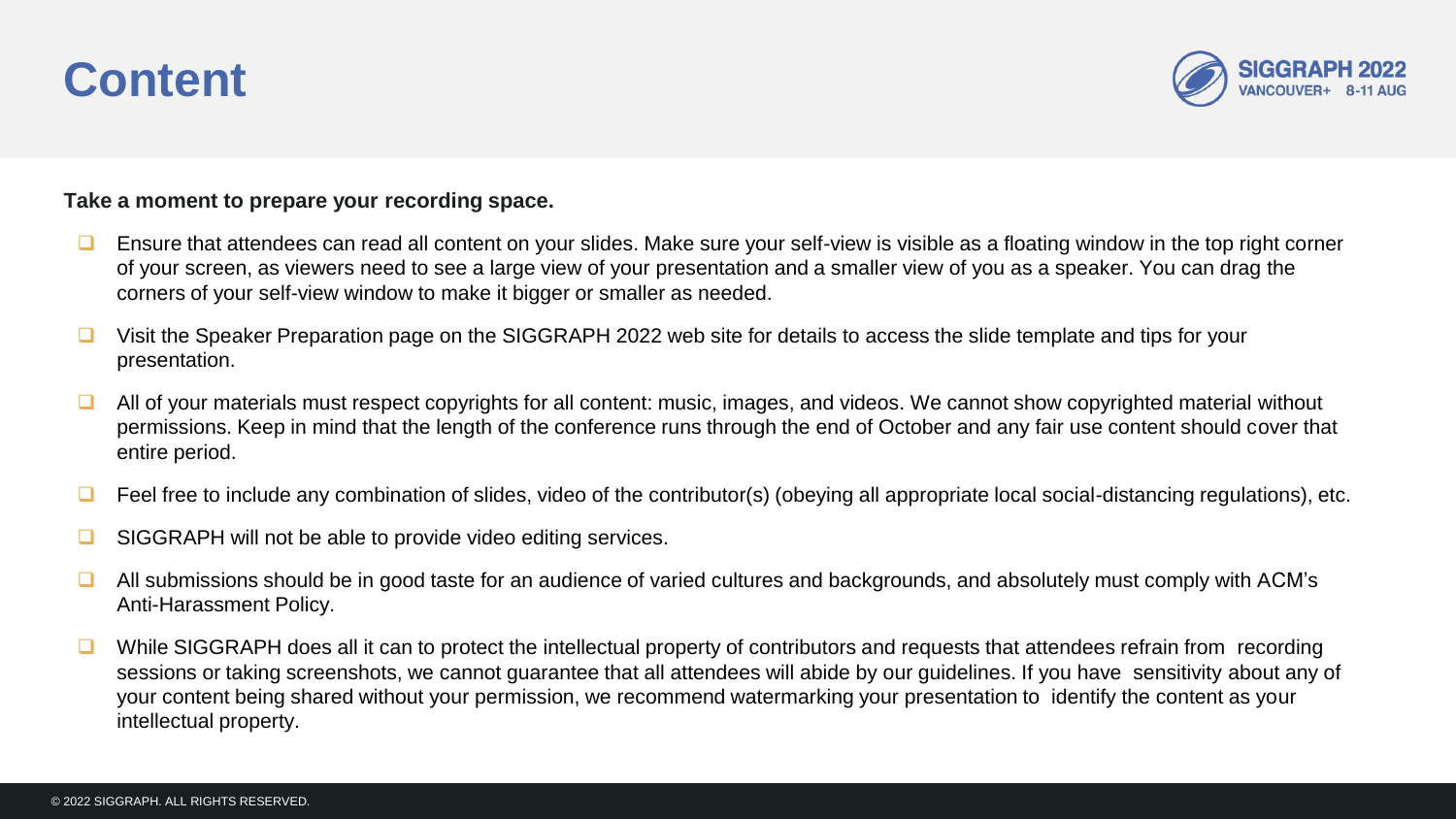### **Title Slide & Introduction**



All videos must begin with the SIGGRAPH slide template below with your submission title. The template can be found in the Speaker Preparation section of the SIGGRAPH 2022 web site.



Make sure to start your video by introducing yourself with your name, affiliation, and the title of your presentation.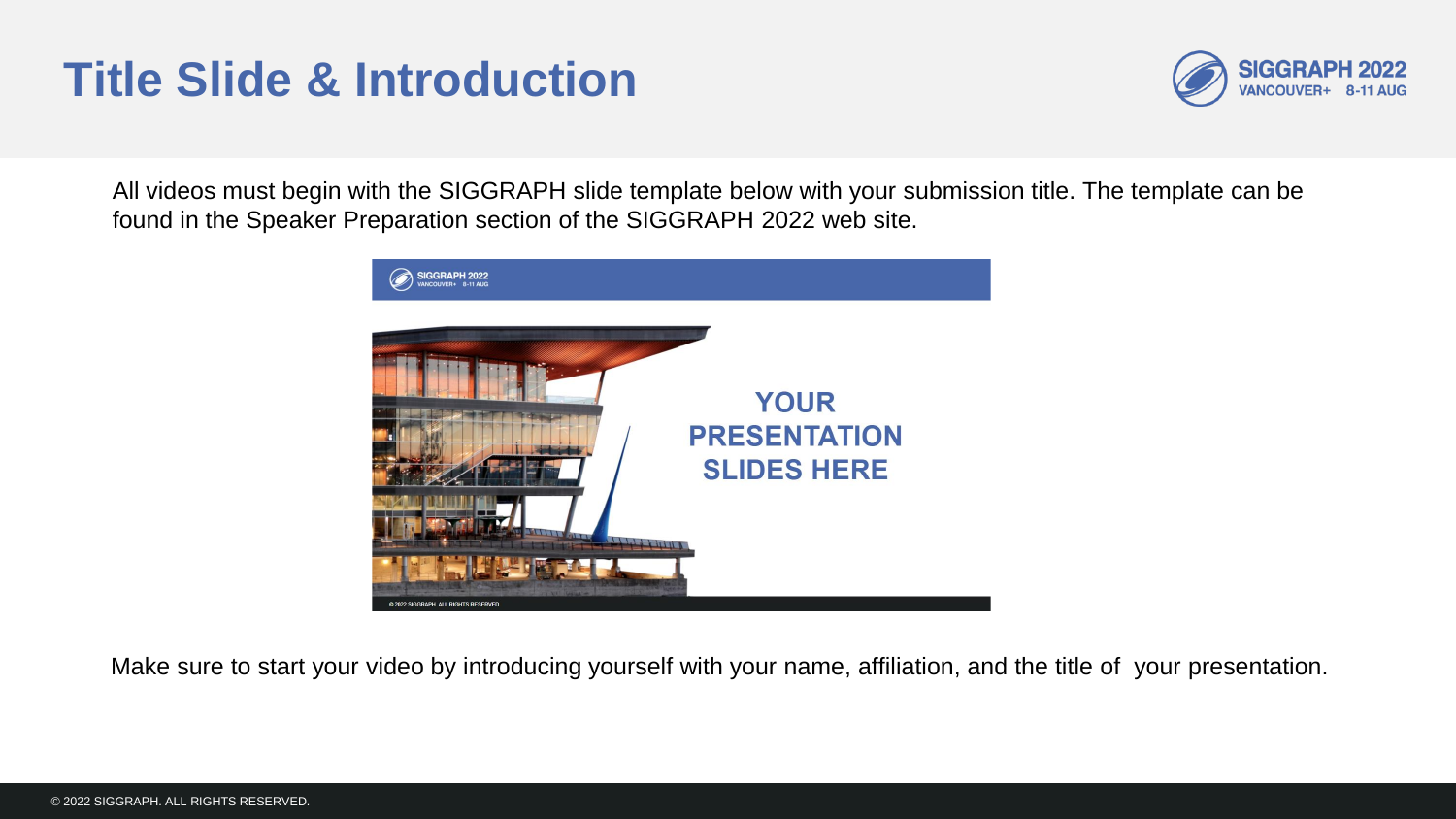### **Pre-Recording Checklist**





Make sure your self-view is visible as attendees need to see both a view of your presentation and a view of you as a speaker.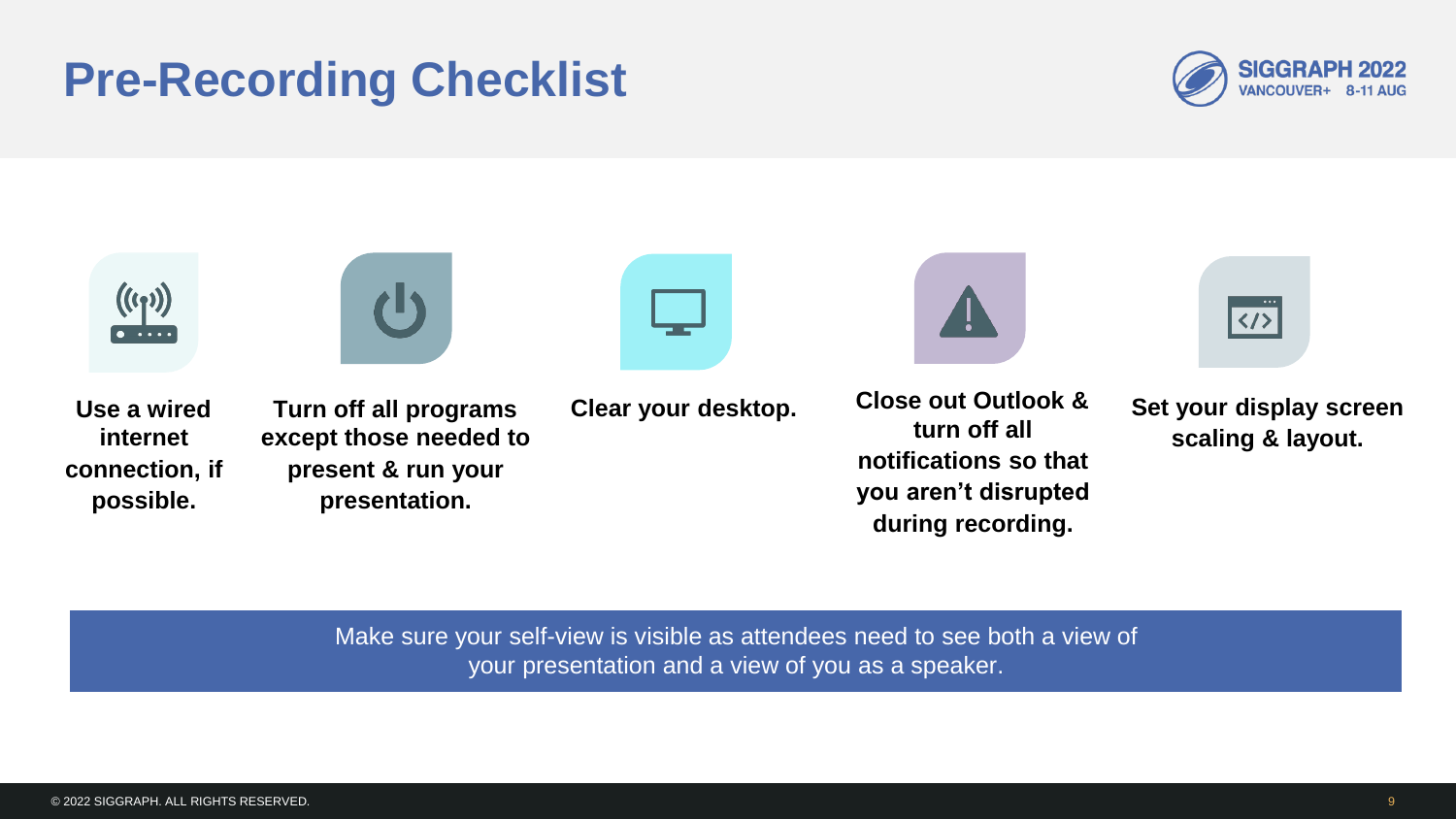### **Video Requirements**



- □ Video format: .mp4 is preferred
- **a** All content must have closed captioning. You are required to provide a separate VTT or SRT caption file.
- **D** Frame rate: 30fps
- Aspect ratio: 16:9/Widescreen
- **Resolution: 1920x1080 (i.e., 1080p HD)**
- □ Audio: Please try to record in a quiet room, with the highest-quality microphone to which you can get access.